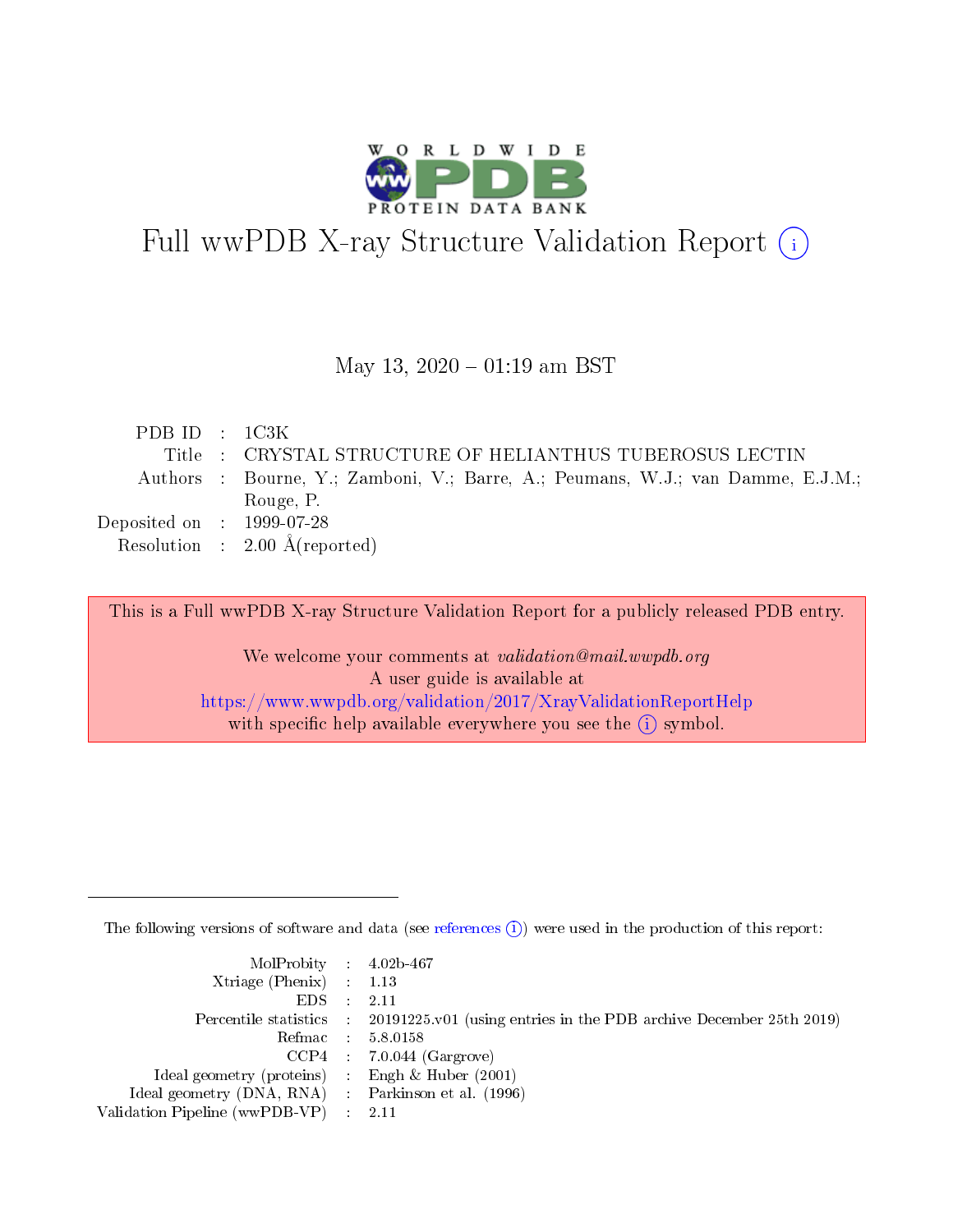# 1 [O](https://www.wwpdb.org/validation/2017/XrayValidationReportHelp#overall_quality)verall quality at a glance  $(i)$

The following experimental techniques were used to determine the structure: X-RAY DIFFRACTION

The reported resolution of this entry is 2.00 Å.

Percentile scores (ranging between 0-100) for global validation metrics of the entry are shown in the following graphic. The table shows the number of entries on which the scores are based.



| Metric                | Whole archive<br>$(\#\mathrm{Entries})$ | Similar resolution<br>$(\#\text{Entries},\,\text{resolution}\,\,\text{range}(\textup{\AA}))$ |
|-----------------------|-----------------------------------------|----------------------------------------------------------------------------------------------|
| $R_{free}$            | 130704                                  | $8085(2.00-2.00)$                                                                            |
| Clashscore            | 141614                                  | $9178(2.00-2.00)$                                                                            |
| Ramachandran outliers | 138981                                  | $9054(2.00-2.00)$                                                                            |
| Sidechain outliers    | 138945                                  | $9053(2.00-2.00)$                                                                            |
| RSRZ outliers         | 127900                                  | $7900(2.00-2.00)$                                                                            |

The table below summarises the geometric issues observed across the polymeric chains and their fit to the electron density. The red, orange, yellow and green segments on the lower bar indicate the fraction of residues that contain outliers for  $>=3, 2, 1$  and 0 types of geometric quality criteria respectively. A grey segment represents the fraction of residues that are not modelled. The numeric value for each fraction is indicated below the corresponding segment, with a dot representing fractions  $\epsilon=5\%$  The upper red bar (where present) indicates the fraction of residues that have poor fit to the electron density. The numeric value is given above the bar.

| Mol | $\cap$ hain | Length       | Quality of chain |     |              |
|-----|-------------|--------------|------------------|-----|--------------|
|     |             |              | 7%               |     |              |
|     |             | -47<br>I the | 80%              | 16% | $\cdot\cdot$ |

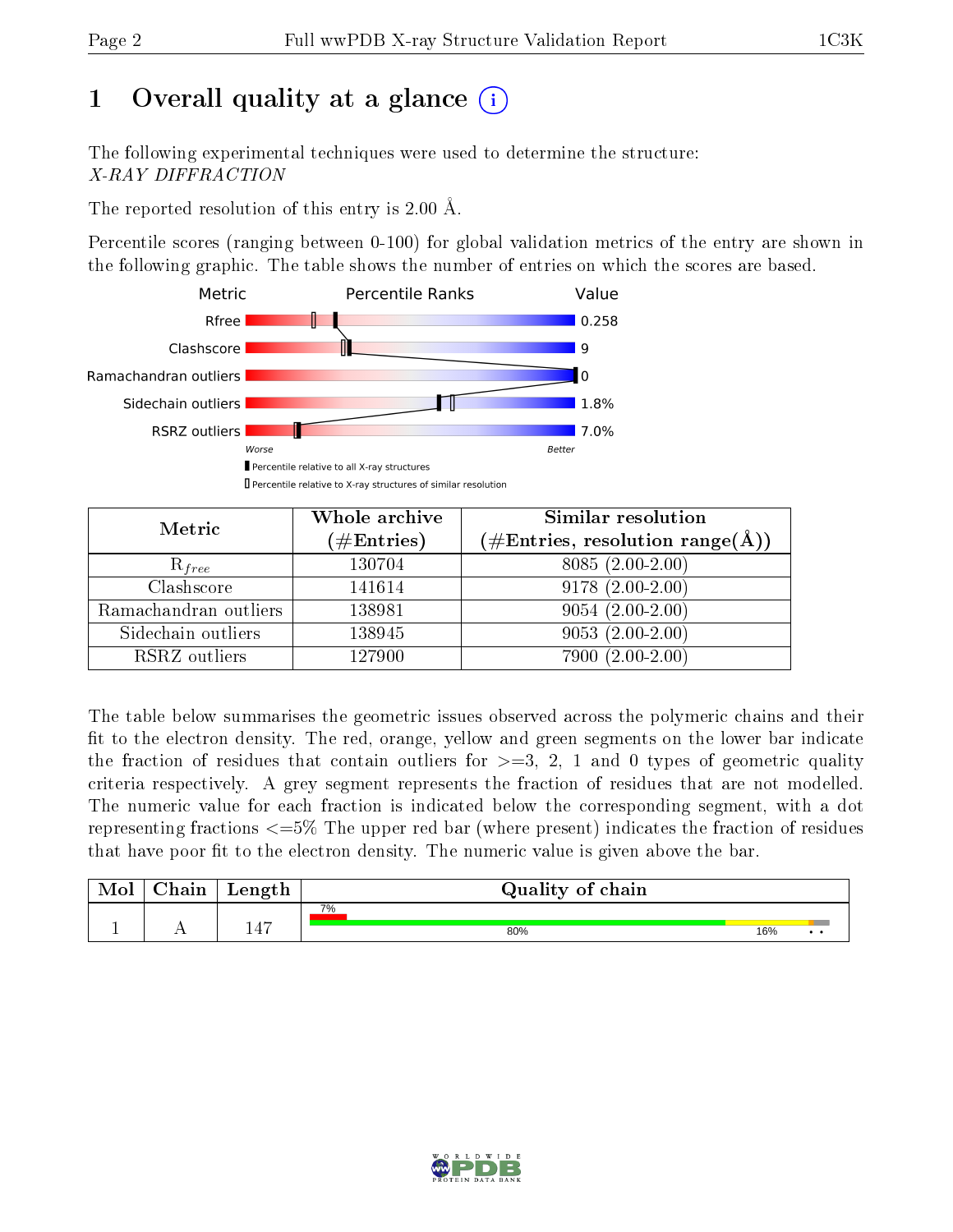# 2 Entry composition (i)

There are 2 unique types of molecules in this entry. The entry contains 1190 atoms, of which 0 are hydrogens and 0 are deuteriums.

In the tables below, the ZeroOcc column contains the number of atoms modelled with zero occupancy, the AltConf column contains the number of residues with at least one atom in alternate conformation and the Trace column contains the number of residues modelled with at most 2 atoms.

Molecule 1 is a protein called AGGLUTININ.

| Mol | Chain   Residues | $\rm{Atoms}$      |     |     | ZeroOcc   AltConf   Trace |  |  |  |
|-----|------------------|-------------------|-----|-----|---------------------------|--|--|--|
|     | 143              | Total<br>$1072\,$ | 691 | 173 | 206                       |  |  |  |

• Molecule 2 is water.

| Mol | $ $ Chain $ $ Residues $ $ | Atoms | $\,$ ZeroOcc $\, \,$ AltConf $\,$ |  |
|-----|----------------------------|-------|-----------------------------------|--|
|     |                            | Total |                                   |  |

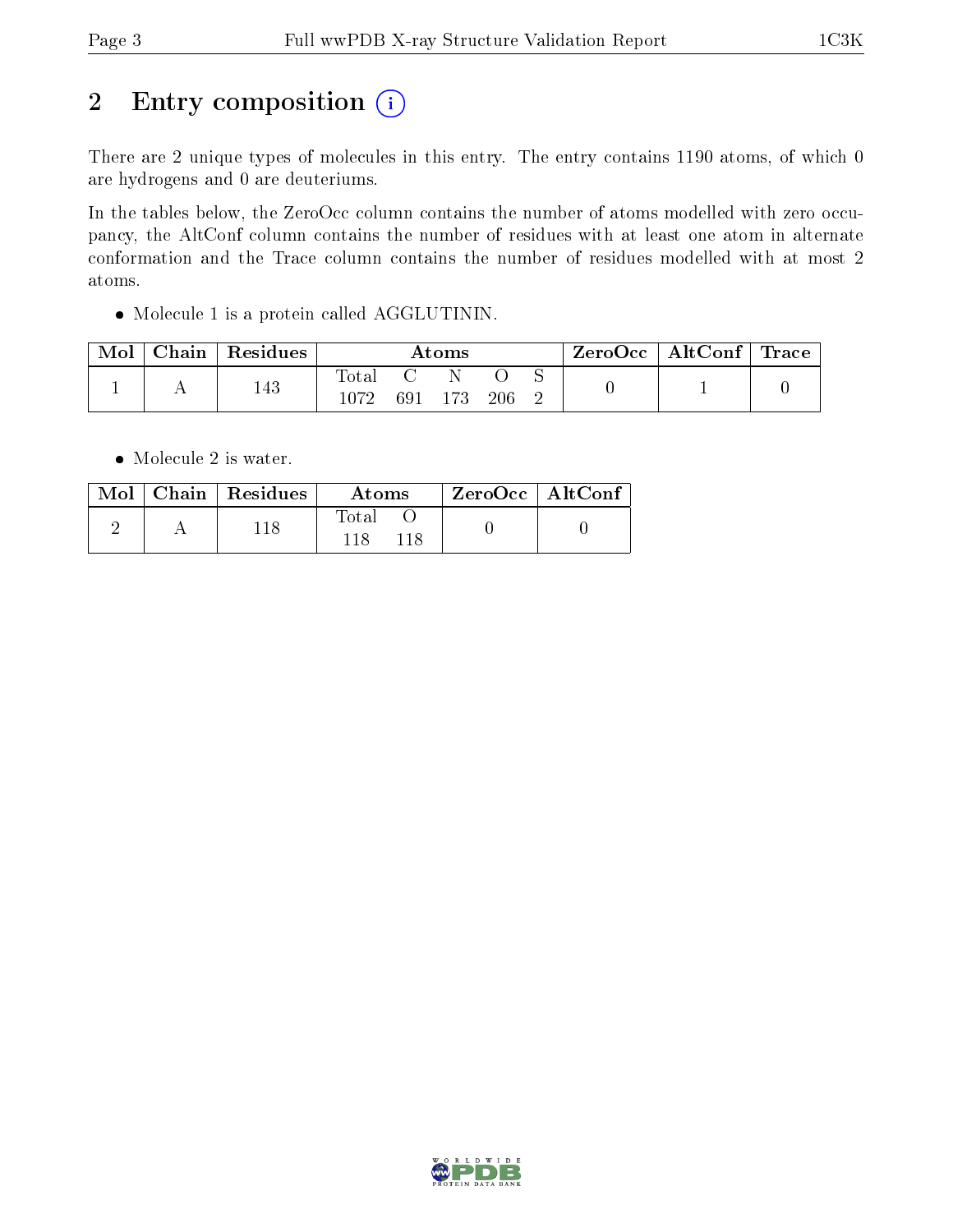## 3 Residue-property plots  $(i)$

These plots are drawn for all protein, RNA and DNA chains in the entry. The first graphic for a chain summarises the proportions of the various outlier classes displayed in the second graphic. The second graphic shows the sequence view annotated by issues in geometry and electron density. Residues are color-coded according to the number of geometric quality criteria for which they contain at least one outlier: green  $= 0$ , yellow  $= 1$ , orange  $= 2$  and red  $= 3$  or more. A red dot above a residue indicates a poor fit to the electron density (RSRZ  $> 2$ ). Stretches of 2 or more consecutive residues without any outlier are shown as a green connector. Residues present in the sample, but not in the model, are shown in grey.

• Molecule 1: AGGLUTININ



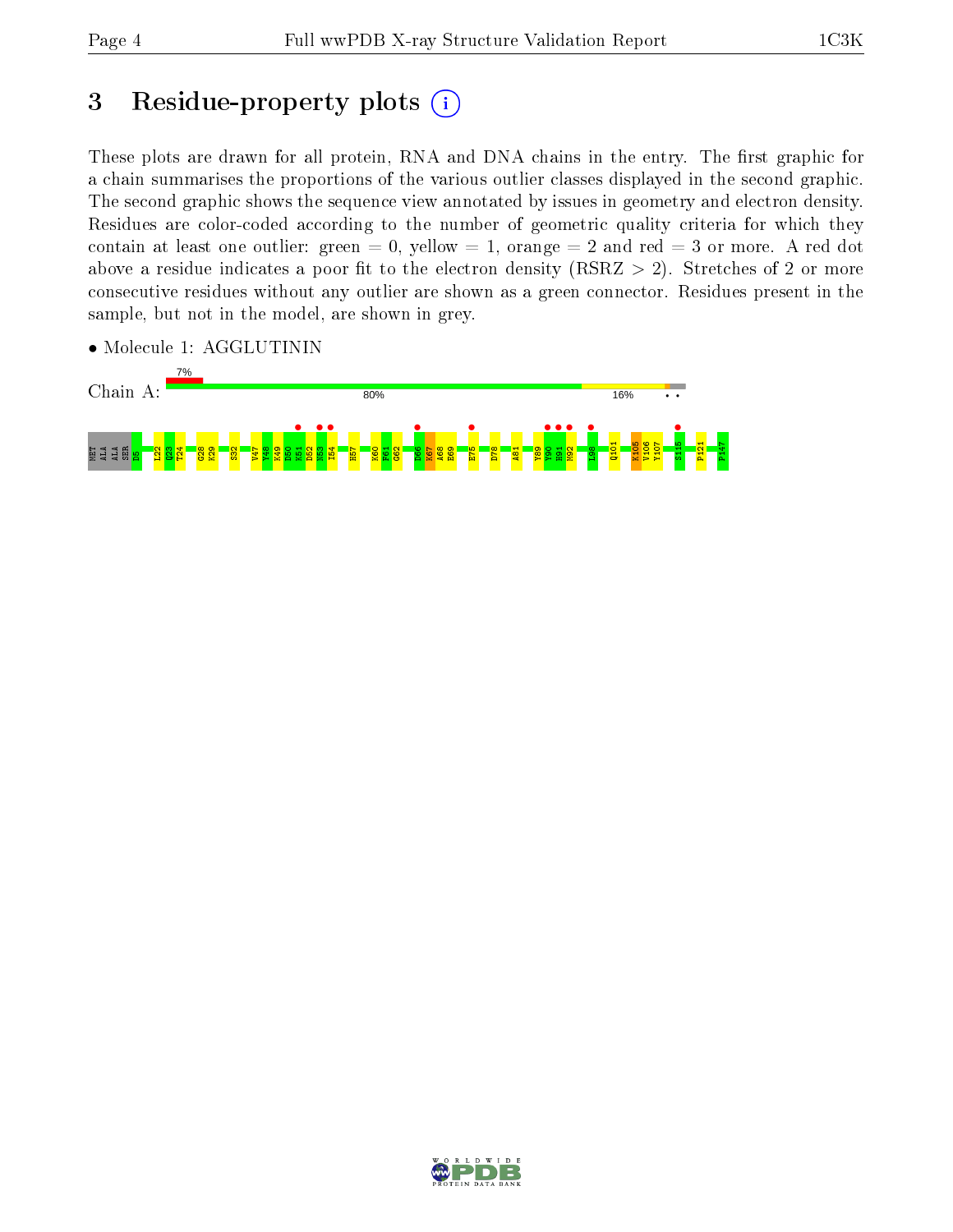## 4 Data and refinement statistics  $(i)$

| Property                                                         | Value                                              | Source     |
|------------------------------------------------------------------|----------------------------------------------------|------------|
| Space group                                                      | I 4 2 2                                            | Depositor  |
| Cell constants                                                   | $104.93\text{\AA}$<br>$104.93\text{\AA}$<br>63.75Å | Depositor  |
| a, b, c, $\alpha$ , $\beta$ , $\gamma$                           | $90.00^\circ$<br>$90.00^\circ$<br>$90.00^\circ$    |            |
| Resolution $(A)$                                                 | 15.00<br>2.00<br>$\frac{1}{2}$                     | Depositor  |
|                                                                  | 23.46<br>$-2.00$                                   | <b>EDS</b> |
| % Data completeness                                              | 89.4 (15.00-2.00)                                  | Depositor  |
| (in resolution range)                                            | 89.4 (23.46-2.00)                                  | <b>EDS</b> |
| $R_{merge}$                                                      | 0.08                                               | Depositor  |
| $\mathrm{R}_{sym}$                                               | (Not available)                                    | Depositor  |
| $\langle I/\sigma(I) \rangle^{-1}$                               | $3.40$ (at $1.99\text{\AA}$ )                      | Xtriage    |
| Refinement program                                               | <b>CNS</b>                                         | Depositor  |
|                                                                  | 0.200<br>0.255<br>$\mathbf{A}$                     | Depositor  |
| $R, R_{free}$                                                    | 0.202<br>0.258<br>$\ddot{\phantom{a}}$             | DCC        |
| $R_{free}$ test set                                              | 570 reflections $(5.17\%)$                         | wwPDB-VP   |
| Wilson B-factor $(A^2)$                                          | 21.8                                               | Xtriage    |
| Anisotropy                                                       | 0.495                                              | Xtriage    |
| Bulk solvent $k_{sol}(\text{e}/\text{A}^3), B_{sol}(\text{A}^2)$ | 0.51, 76.8                                         | <b>EDS</b> |
| L-test for $\mathrm{twinning}^2$                                 | $< L >$ = 0.47, $< L2 >$ = 0.30                    | Xtriage    |
| Estimated twinning fraction                                      | No twinning to report.                             | Xtriage    |
| $\overline{F_o}, \overline{F_c}$ correlation                     | 0.94                                               | <b>EDS</b> |
| Total number of atoms                                            | 1190                                               | wwPDB-VP   |
| Average B, all atoms $(A^2)$                                     | 28.0                                               | wwPDB-VP   |

Xtriage's analysis on translational NCS is as follows: The largest off-origin peak in the Patterson function is  $7.55\%$  of the height of the origin peak. No significant pseudotranslation is detected.

<sup>&</sup>lt;sup>2</sup>Theoretical values of  $\langle |L| \rangle$ ,  $\langle L^2 \rangle$  for acentric reflections are 0.5, 0.333 respectively for untwinned datasets, and 0.375, 0.2 for perfectly twinned datasets.



<span id="page-4-1"></span><span id="page-4-0"></span><sup>1</sup> Intensities estimated from amplitudes.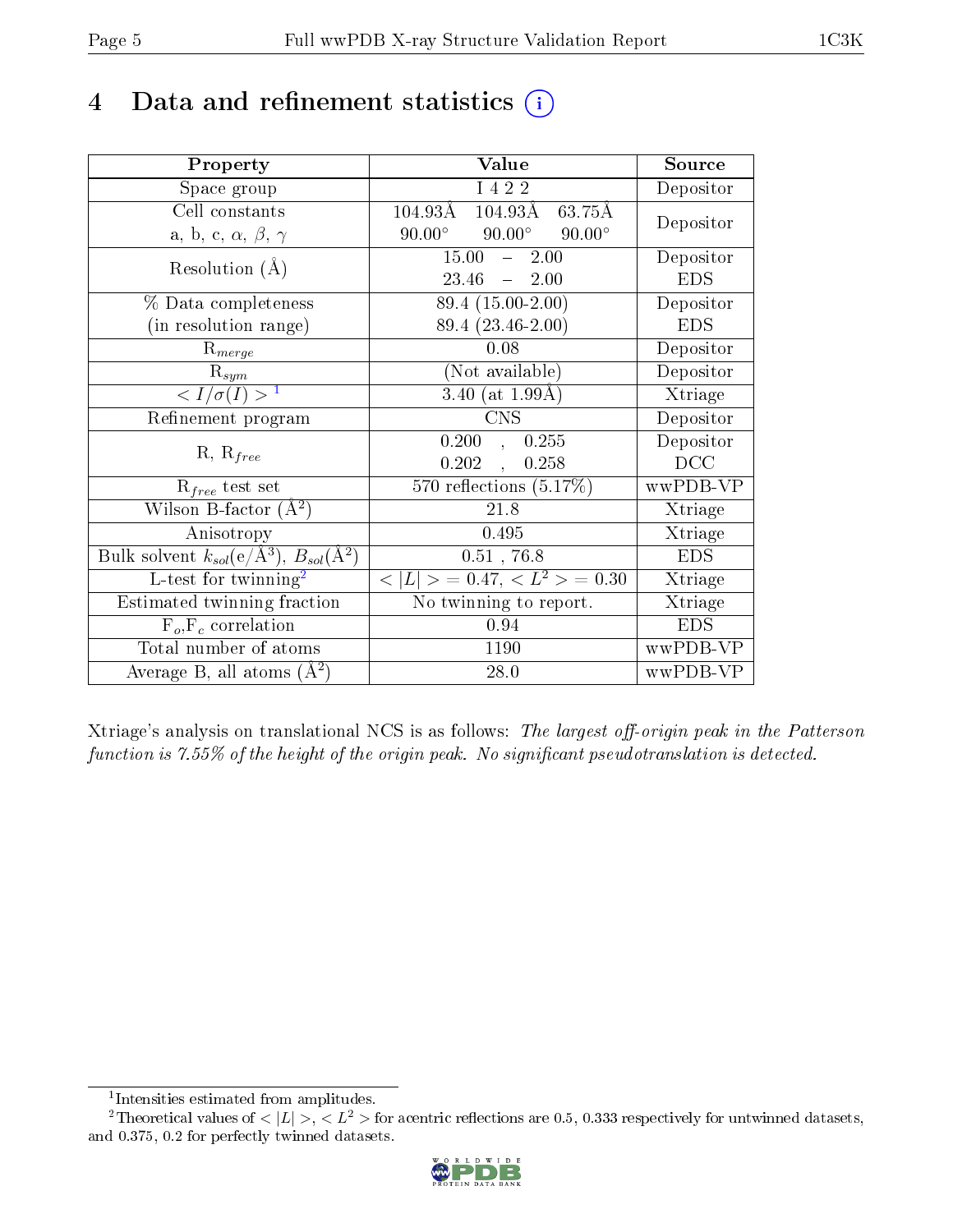# 5 Model quality  $(i)$

### 5.1 Standard geometry  $\overline{()}$

The Z score for a bond length (or angle) is the number of standard deviations the observed value is removed from the expected value. A bond length (or angle) with  $|Z| > 5$  is considered an outlier worth inspection. RMSZ is the root-mean-square of all Z scores of the bond lengths (or angles).

| Mol | Chain |          | Bond lengths | Bond angles |                      |  |
|-----|-------|----------|--------------|-------------|----------------------|--|
|     |       | RMSZ     | #Z  > 5      | RMSZ        | # Z  > 5             |  |
|     |       | $0.60\,$ | 0/1103       |             | $\sqrt{1490}$ (0.1%) |  |

There are no bond length outliers.

All (1) bond angle outliers are listed below:

|  |  | $\lceil\,\overline{\text{Mol}}\,\rceil$ Chain $\lceil\,\text{Res}\,\rceil$ Type $\lceil\,\text{Atoms}\,\rceil$ Z $\lceil\,\rceil$ | $\mid$ Observed $({}^o)\mid$ Ideal $({}^o)\mid$ |          |
|--|--|-----------------------------------------------------------------------------------------------------------------------------------|-------------------------------------------------|----------|
|  |  | 62   GLY   N-CA-C   -6.37                                                                                                         | -97-19                                          | - 113 10 |

There are no chirality outliers.

There are no planarity outliers.

#### 5.2 Too-close contacts (i)

In the following table, the Non-H and H(model) columns list the number of non-hydrogen atoms and hydrogen atoms in the chain respectively. The H(added) column lists the number of hydrogen atoms added and optimized by MolProbity. The Clashes column lists the number of clashes within the asymmetric unit, whereas Symm-Clashes lists symmetry related clashes.

| Mol |     |      | Chain   Non-H   H(model)   H(added)   Clashes   Symm-Clashes |
|-----|-----|------|--------------------------------------------------------------|
|     | በ72 | 1049 |                                                              |
|     |     |      |                                                              |
|     | 190 | 1049 |                                                              |

The all-atom clashscore is defined as the number of clashes found per 1000 atoms (including hydrogen atoms). The all-atom clashscore for this structure is 9.

All (19) close contacts within the same asymmetric unit are listed below, sorted by their clash magnitude.

| Atom-1                                               | Atom-2                | Interatomic<br>distance $(A)$ | <b>Clash</b><br>overlap (A) |  |
|------------------------------------------------------|-----------------------|-------------------------------|-----------------------------|--|
| $1 \cdot A \cdot 67 \cdot I \cdot Y \cdot H \cdot D$ | 1 · A ·68 · A L A · N | -70-                          | -98                         |  |

Continued on next page...

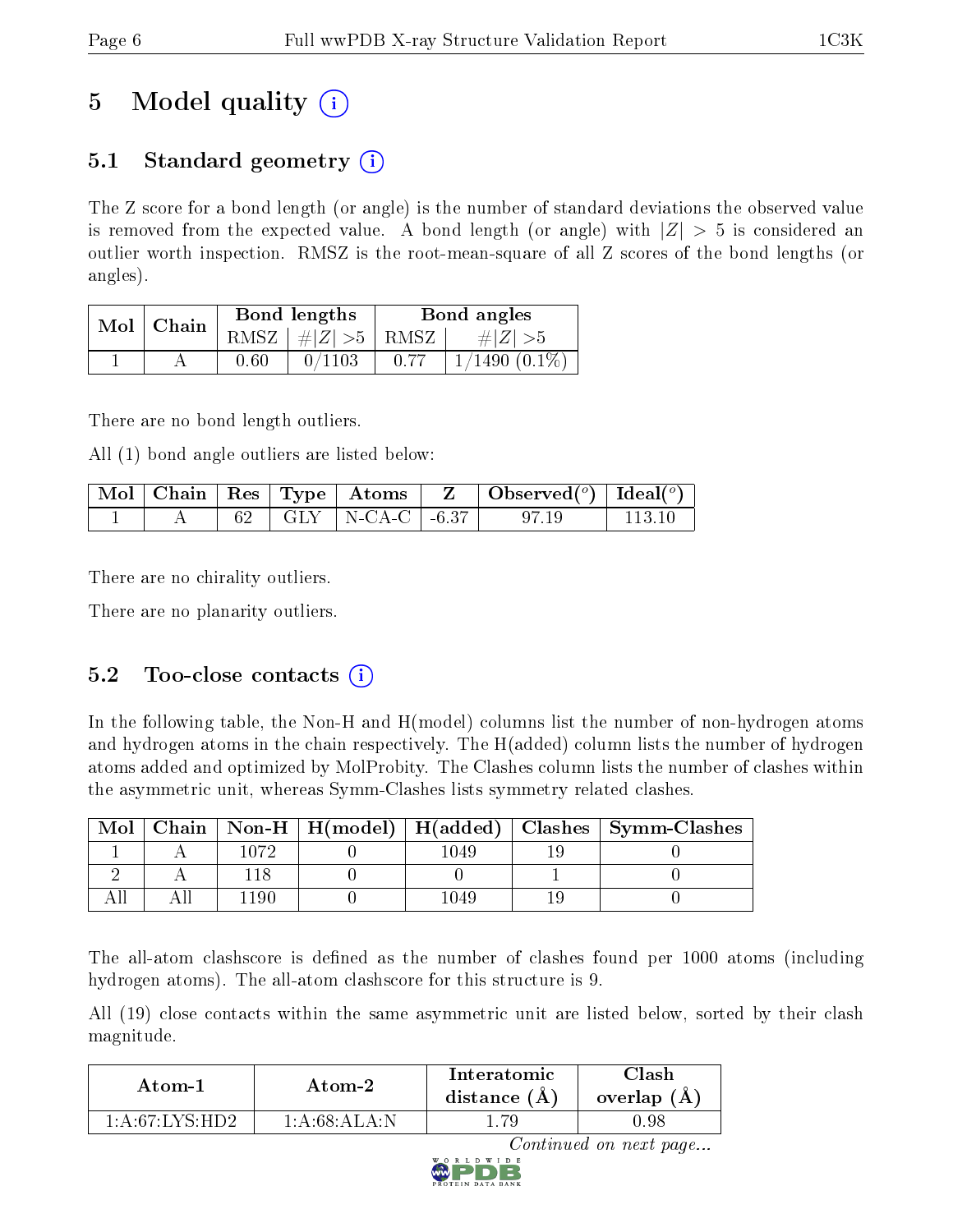| Atom-1              | Atom-2               | Interatomic      | Clash         |
|---------------------|----------------------|------------------|---------------|
|                     |                      | distance $(\AA)$ | overlap $(A)$ |
| 1:A:75:GLU:CD       | 1: A:75: GLU:H       | 1.83             | 0.81          |
| 1: A:67: LYS: HE2   | 1: A:69: GLU: HG3    | 1.72             | 0.70          |
| 1: A: 105: LYS: HD2 | 1: A: 107: TYR: CZ   | 2.28             | 0.69          |
| 1: A: 105: LYS: HD2 | 1: A: 107: TYR: CE2  | 2.40             | 0.57          |
| 1:A:47:VAL:HG22     | 1:A:57:HIS:CD2       | 2.40             | 0.56          |
| 1:A:52:ASP:HB2      | 1: A:54: ILE: CD1    | 2.36             | 0.55          |
| 1:A:67:LYS:HD2      | 1:A:68:ALA:H         | 1.66             | 0.53          |
| 1:A:32:SER:HB2      | 1:A:47:VAL:HB        | 1.93             | 0.50          |
| 1: A:67: LYS:C      | 1:A:67:LYS:HD2       | 2.31             | 0.50          |
| 1:A:22:LEU:HD21     | 1: A:24:THR:HG23     | 1.95             | 0.48          |
| 1:A:29:LYS:HD2      | 1: A:78: ASP:OD1     | 2.14             | 0.46          |
| 1: A:60: LYS: HE3   | 2:A:171:HOH:O        | 2.15             | 0.46          |
| 1: A:22:LEU:C       | 1:A:22:LEU:HD23      | 2.37             | 0.45          |
| 1:A:101:GLN:HG3     | 1: A: 106: VAL: HG22 | 1.98             | 0.45          |
| 1: A:28: GLY:HA3    | 1: A:49: LYS:O       | 2.19             | 0.43          |
| 1: A:81: ALA:HB2    | 1:A:121:PRO:HA       | 2.00             | 0.42          |
| 1: A:89: TYR:O      | 1: A:92:MET:HG2      | 2.19             | 0.42          |
| 1:A:49:LYS:HA       | 1: A:54: ILE: O      | 2.20             | 0.41          |

Continued from previous page...

There are no symmetry-related clashes.

#### 5.3 Torsion angles  $(i)$

#### 5.3.1 Protein backbone (i)

In the following table, the Percentiles column shows the percent Ramachandran outliers of the chain as a percentile score with respect to all X-ray entries followed by that with respect to entries of similar resolution.

The Analysed column shows the number of residues for which the backbone conformation was analysed, and the total number of residues.

| $\mid$ Mol $\mid$ Chain $\mid$ | Analysed                                | Favoured   Allowed   Outliers   Percentiles |  |                                                                       |  |
|--------------------------------|-----------------------------------------|---------------------------------------------|--|-----------------------------------------------------------------------|--|
|                                | $142/147$ (97\%)   138 (97\%)   4 (3\%) |                                             |  | $\begin{array}{ c c c c c }\n\hline\n100 & 100 & \hline\n\end{array}$ |  |

There are no Ramachandran outliers to report.

#### 5.3.2 Protein sidechains  $(i)$

In the following table, the Percentiles column shows the percent sidechain outliers of the chain as a percentile score with respect to all X-ray entries followed by that with respect to entries of similar

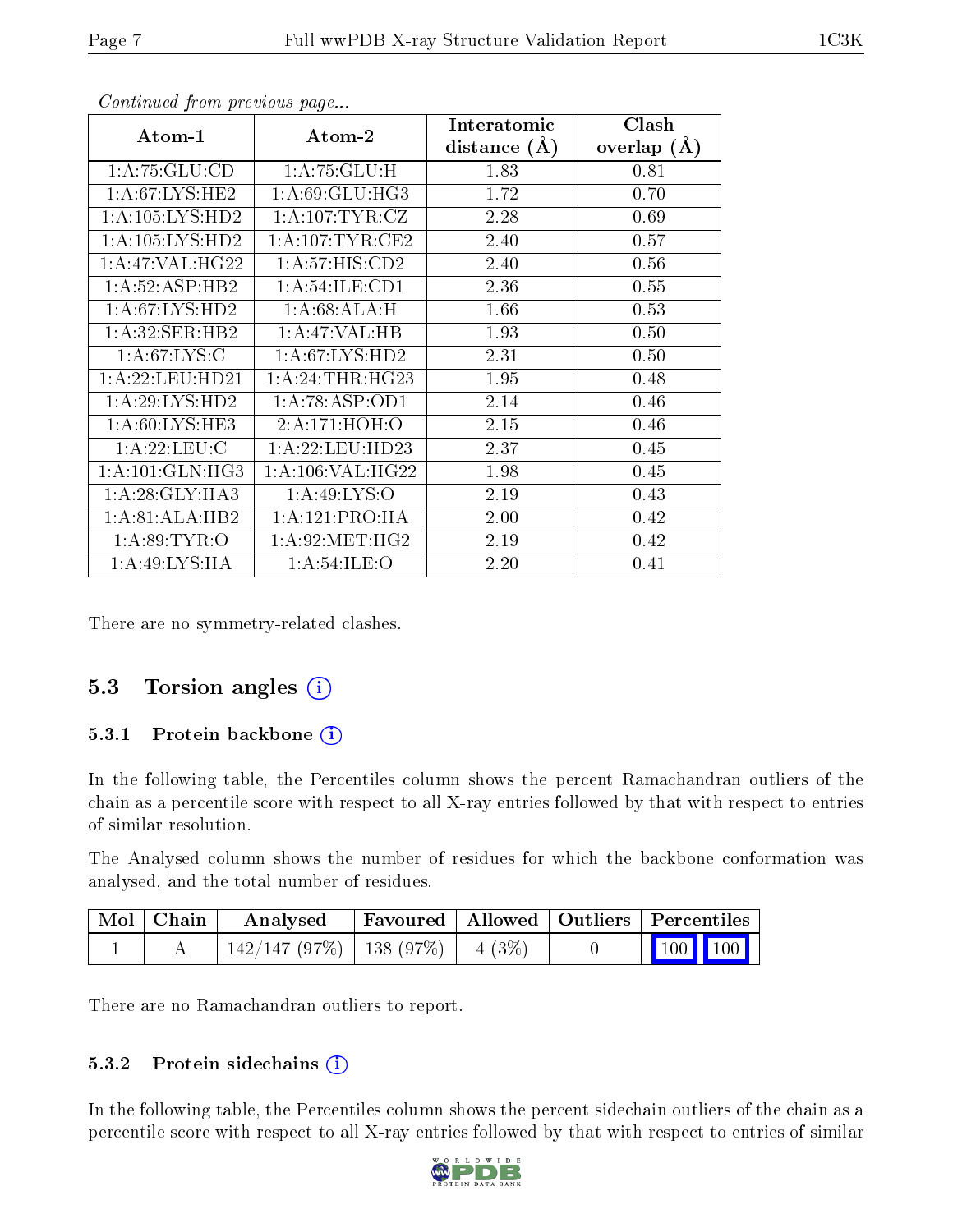resolution.

The Analysed column shows the number of residues for which the sidechain conformation was analysed, and the total number of residues.

| Mol   Chain | $\bf{Analysed}$ $\parallel$        |  | Rotameric   Outliers   Percentiles                                                 |
|-------------|------------------------------------|--|------------------------------------------------------------------------------------|
|             | 113/114 (99%)   111 (98%)   2 (2%) |  | $\begin{array}{ c c c c c } \hline \textbf{59} & \textbf{63} \ \hline \end{array}$ |

All (2) residues with a non-rotameric sidechain are listed below:

| Mol | Chain | Res | ype |
|-----|-------|-----|-----|
|     |       |     |     |
|     |       |     |     |

Some sidechains can be flipped to improve hydrogen bonding and reduce clashes. All (1) such sidechains are listed below:

| Chain | $\perp$ $\mathbf{Res}$ | pe.<br>$\perp$ V |
|-------|------------------------|------------------|
|       |                        |                  |

#### 5.3.3 RNA (i)

There are no RNA molecules in this entry.

#### 5.4 Non-standard residues in protein, DNA, RNA chains (i)

There are no non-standard protein/DNA/RNA residues in this entry.

#### 5.5 Carbohydrates  $(i)$

There are no carbohydrates in this entry.

#### 5.6 Ligand geometry  $(i)$

There are no ligands in this entry.

#### 5.7 [O](https://www.wwpdb.org/validation/2017/XrayValidationReportHelp#nonstandard_residues_and_ligands)ther polymers (i)

There are no such residues in this entry.

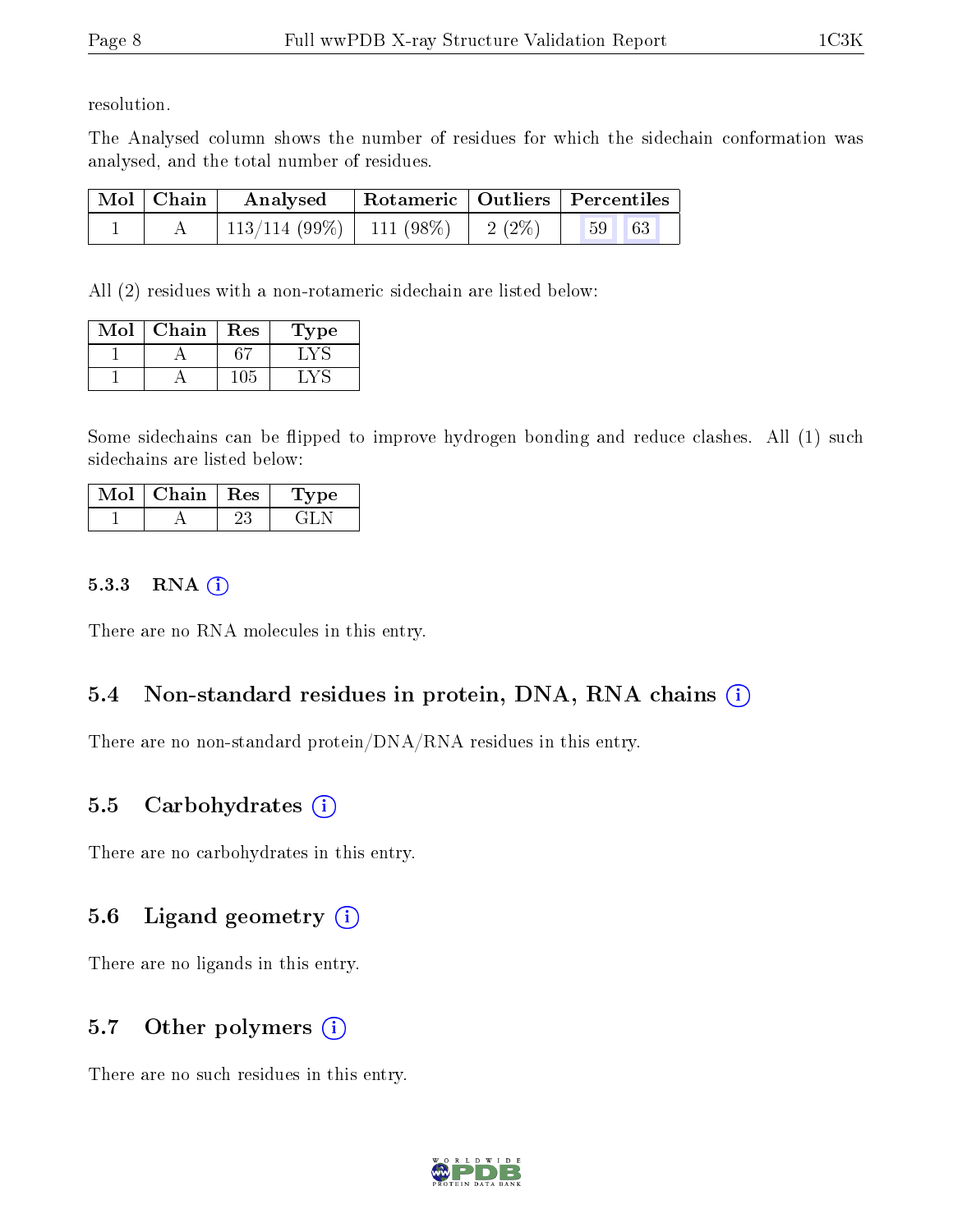### 5.8 Polymer linkage issues (i)

There are no chain breaks in this entry.

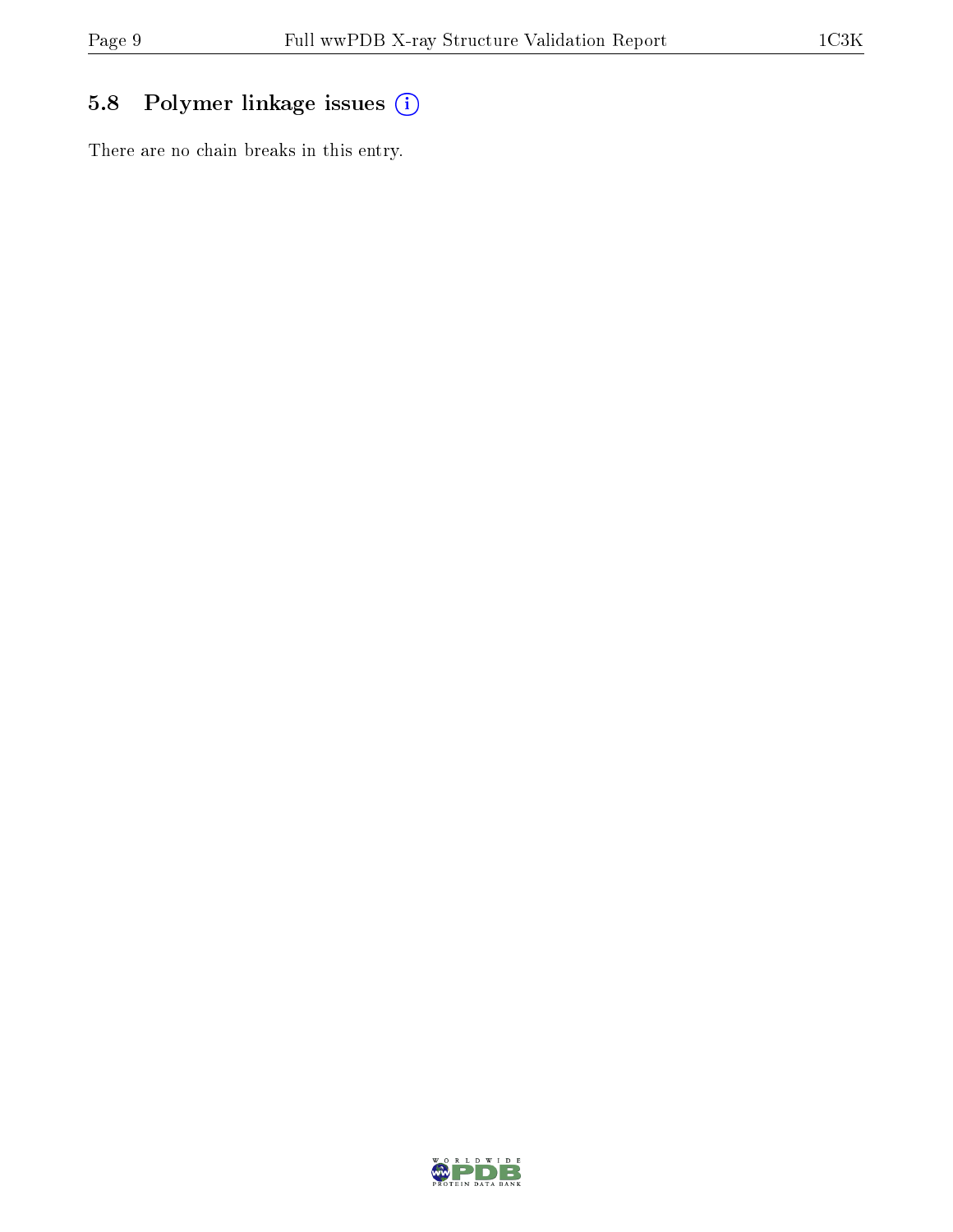### 6 Fit of model and data  $(i)$

### 6.1 Protein, DNA and RNA chains  $(i)$

In the following table, the column labelled  $#RSRZ> 2'$  contains the number (and percentage) of RSRZ outliers, followed by percent RSRZ outliers for the chain as percentile scores relative to all X-ray entries and entries of similar resolution. The OWAB column contains the minimum, median,  $95<sup>th</sup>$  percentile and maximum values of the occupancy-weighted average B-factor per residue. The column labelled  $Q< 0.9$  lists the number of (and percentage) of residues with an average occupancy less than 0.9.

| Mol   Chain | Analysed      | $\degree$ <rsrz></rsrz> | $\#\text{RSRZ}\text{>2}$ | $\mid$ OWAB(Å <sup>2</sup> ) $\mid$ Q<0.9 |  |
|-------------|---------------|-------------------------|--------------------------|-------------------------------------------|--|
|             | 143/147 (97%) | 0.30                    |                          |                                           |  |

All (10) RSRZ outliers are listed below:

| Mol | Chain | $\operatorname{Res}% \left( \mathcal{N}\right) \equiv\operatorname{Res}(\mathcal{N}_{0})\cap\mathcal{N}_{1}$ | Type       | <b>RSRZ</b> |
|-----|-------|--------------------------------------------------------------------------------------------------------------|------------|-------------|
| 1   | А     | 90                                                                                                           | TYR        | 6.1         |
| 1   | A     | 91                                                                                                           | HIS        | 5.3         |
| 1   | А     | 115                                                                                                          | <b>SER</b> | 4.3         |
| 1   | A     | 53                                                                                                           | <b>ASN</b> | 3.0         |
| 1   | A     | 66                                                                                                           | ASP        | 2.7         |
| 1   | A     | 92                                                                                                           | MET        | 2.7         |
| 1   | A     | 51                                                                                                           | <b>LYS</b> | 2.2         |
| 1   | A     | 98                                                                                                           | LEU        | $2.1\,$     |
| 1   |       | 75                                                                                                           | GLU        | 2.0         |
| 1   |       | 54                                                                                                           | ILE        | $2.0\,$     |

#### 6.2 Non-standard residues in protein, DNA, RNA chains (i)

There are no non-standard protein/DNA/RNA residues in this entry.

#### 6.3 Carbohydrates (i)

There are no carbohydrates in this entry.

#### 6.4 Ligands  $(i)$

There are no ligands in this entry.